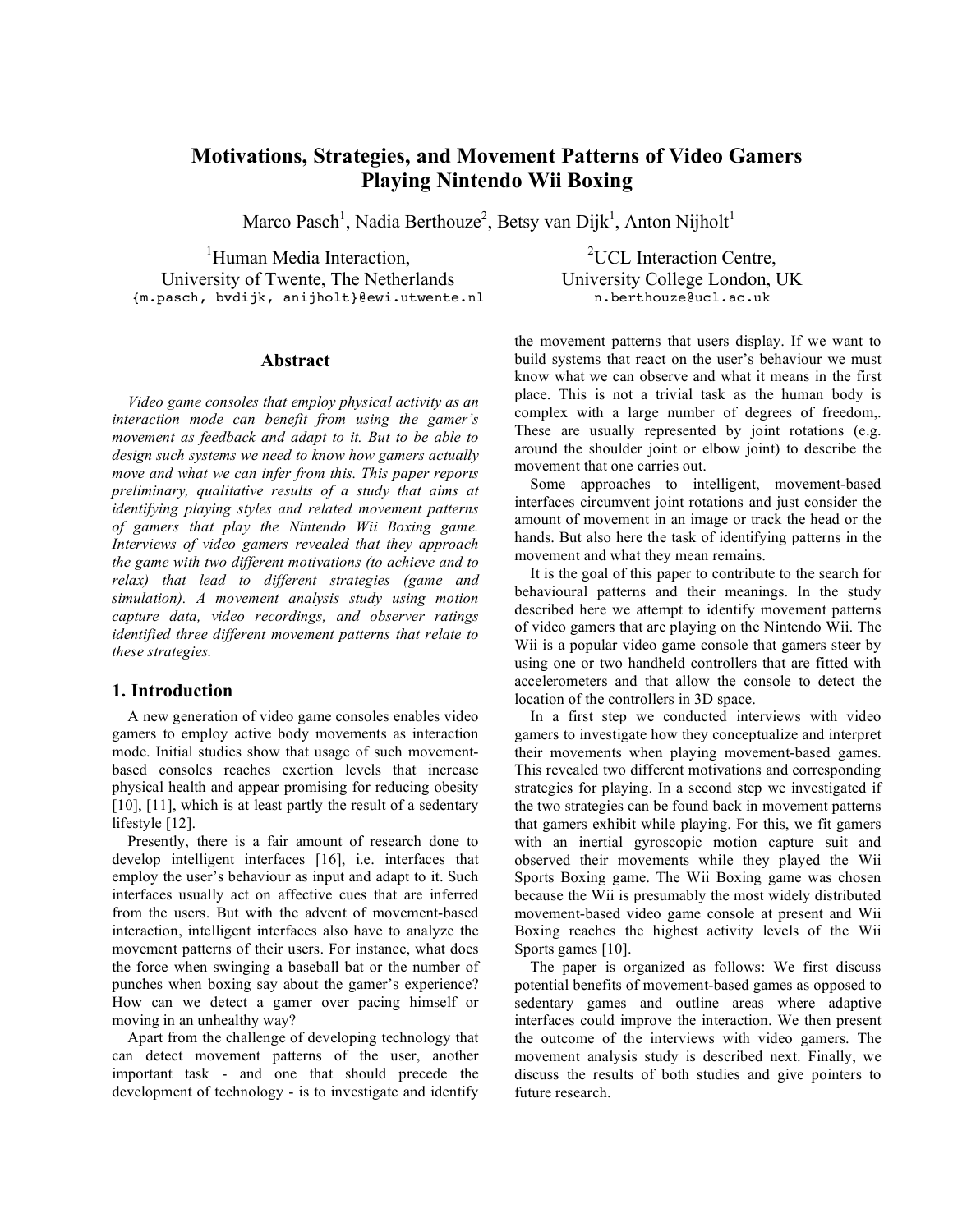# **2. Potential Benefits of Intelligent, Movement-based Video Games**

A video game that employs both active body movements as interaction mode and can adapt to the gamer's behaviour, offers several potential benefits. Before moving on to our findings, we want to discuss two domains of potential benefits, arising from such games: (a.) a healthier interaction, and (b.) a richer, more enjoyable interaction.

### **2.1. Healthier Interaction**

Video games are usually seen as contributors to the growing obesity epidemic [5]. Hillier [12] notes that "children today are engaging much less with the world outside their homes in terms of physical activity ... Technological innovations in media have contributed to these changes, keeping children inside and sedentary in their playtime..." (p. 56). Yet, instead of simply blaming technology, she advocates making technology part of the solution. Physical activity promoting video games can be seen as an example of such a technology driven solution.

Initial studies show that physical activity during gameplay increases energy expenditure significantly compared to sedentary games. Lanningham-Foster and colleagues [14] measured the energy expenditure of children playing sedentary video games and playing active video games like Sony's EyeToy and Konami's Dance Dance Revolution. The energy expenditure more than doubles for Dance Dance Revolution and the authors conclude that such games could be useful for obesity prevention and treatment.



Fig. 1: Energy Expenditure of Adolescents whilst Playing Video Games, from Graves and colleagues [10]

Graves and colleagues [11] also measured the energy expenditure of children playing active video games as compared to sedentary games, but observed an older group of children. Interestingly, they compare the expenditure values of the Wii Sports Bowling and Tennis with values for real Bowling and Tennis. The Wii games require significantly more energy than sedentary activities, but less than the real sports that they simulate. Yet, the measure they employ does not take upper limb movements into account. In a more recent study Graves and colleagues [10] use a measure for estimating the energy that includes upper limb movements, which form a crucial part of interacting with the handheld controllers of the Wii and that were neglected in [11]. Including upper limb movements promises more accurate results and indeed, they report higher activity levels than in the previous study. Figure 1 shows the energy expenditure levels that Graves and colleagues [10] found for the Wii Sports games, in comparison to a rest value and a sedentary video game on the Microsoft XBOX 360 video game console.

Of all the Wii Sports games (i.e. baseball, bowling, boxing, golf, and tennis) boxing reaches the highest activity levels. The authors conclude that while the intensity of real boxing is much higher, the intensity of the Wii Boxing game exceeds the cut-off for moderate intensity physical activity. It is thus high enough to contribute to recommended amounts of exercise.

Besides in obesity prevention, active video games have also been envisioned for use in rehabilitation. The field of Virtual Rehabilitation has used virtual reality technology for some time now for the rehabilitation of patients [3][13], [17]. Recently, also physical activity promoting video game consoles have been deployed in rehabilitation measures. Morrow and colleagues [15] present a rehabilitation system, which is based on Microsoft's XBOX. They advocate the use of entertainment technology for physical rehabilitation, mainly to reduce system costs. Galego and Simone [7] combined a Wii remote control and Second Life into a Virtual Rehabilitation system. They also point out the potential of such low cost rehabilitation approaches. Though there are no results of scientific evaluations available yet, therapists have already coined the term "Wiihabilitation" and report of increased motivation of their patients, who are often unmotivated to carry out the very repetitive limb movements common in rehabilitation [19].

All this gives evidence for the benefits of video games that require the gamer to be physically active as compared to sedentary games. Still, they also expose gamers to new threats: Injuries from playing the Nintendo Wii have been reported in popular media and physicians have already introduced the diagnosis "Wiitis" [2] or "Wii shoulder" [4]. Bonis [2] describes the condition as follows: "If a player gets too engrossed, he may 'play tennis' on the video screen for many hours. Unlike in the real sport, physical strength and endurance are not limiting factors" (p. 2431). It is also an example for how much the interaction with the Wii is dependent on arm movement. One could also speculate that a further reason for such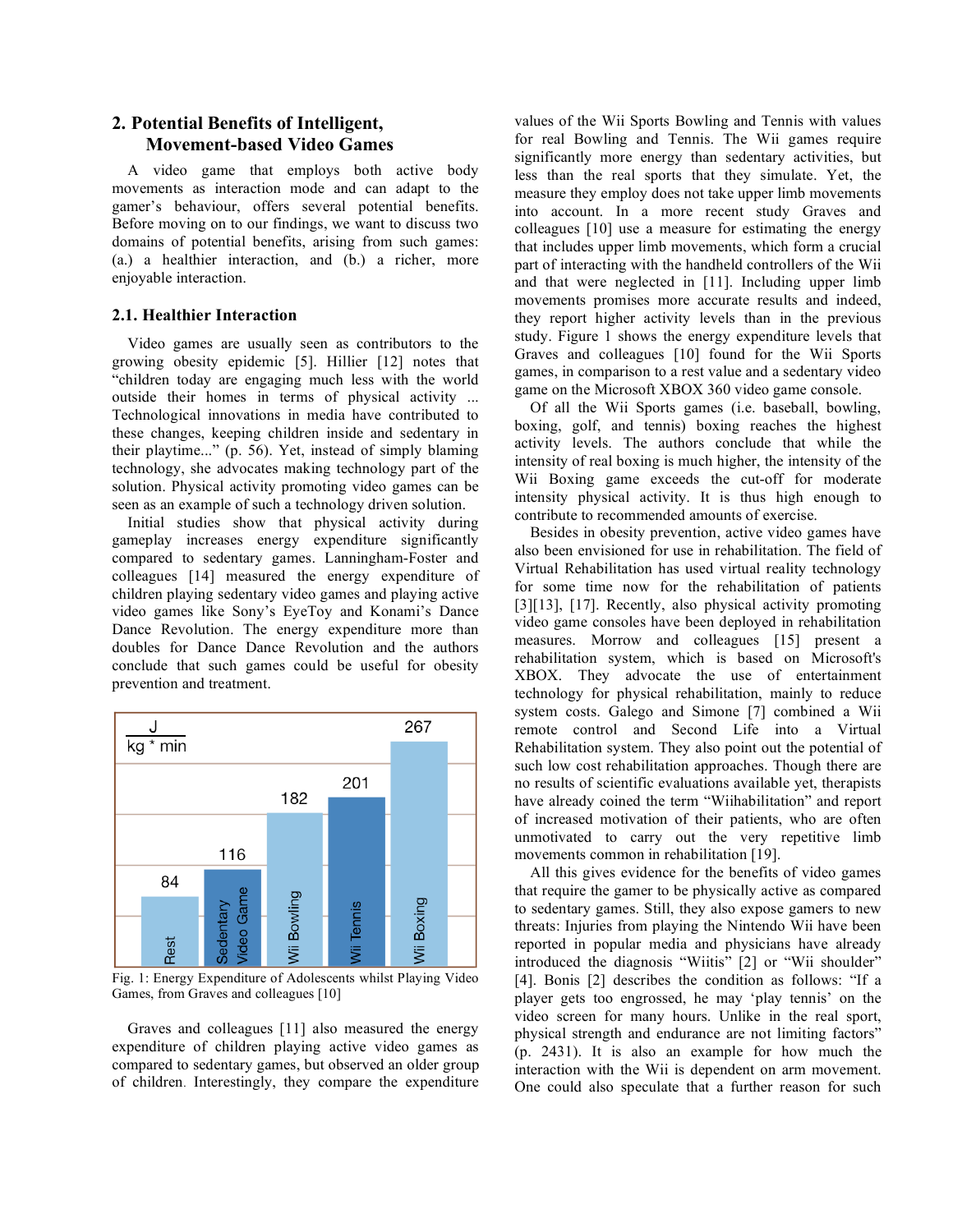injuries is that gamers do not perceive their video game consoles as sport devices and consequently do not care about warming up before playing [17]. This is certainly an issue that should be addressed in future research as well as in future game design. Otherwise the health improving effect of the physical activity can degrade.

By enabling game technology to monitor body movement and movement patterns, the game could be adapted at run time in order to foster a more positive and personal experience by encouraging healthier body movement. Once a threat is identified the game can then steer the gamer towards a healthier behaviour. Also, an adaptive game could monitor the exertion level of a gamer and steer the gamer towards recommended exertion levels.

#### **2.2. Richer Interaction**

The second domain we discuss is the promotion of a richer and more enjoyable interaction. Riskind and Gotay [18] found that the sheer posture of persons has influence on their mental state. Subjects that were put in a hunched, threatened posture reported greater stress than subjects that were put in a relaxed posture. Fox [6] reviewed studies that investigate the influence of physical activity on mental well-being. He concludes that there is growing evidence that exercise increases mental well-being, largely through improved mood and self-perception. Returning to a video game context, Bianchi-Berthouze and colleagues [1] found evidence that body movements not only increase the gamers' level of engagement, but also have an influence on the way a gamer becomes engaged. Their results demonstrate that the controller itself plays a critical role in creating a more complete experience for the gamer.

Whether the increase in engagement in physically active environments is due to the actual physical activity or to a higher perceived level of control remains open for research. Yet, more knowledge is needed about the link between physical activity and engagement in order to develop adaptive games that steer the gamer's movements towards a more enjoyable interaction.

Movement patterns can for examples shed light on the affective states and motivations of the gamer. A game technology able to capture such information and exploit it to adapt the game would provide a more natural and richer experience that could facilitate a sense of presence. If a gamer becomes aware that the game is reacting to his or her body movement, this may motivate the gamer to further exploit this channel of communication. This would offer a much richer set of strategies for challenging the opponent or communicate with possible teammates.

#### **3. Interviewing Video Gamers**

Interviews with video gamers were held to investigate how they experience, conceptualize, and interpret their movements when playing movement-based games.

#### **3.1. Setup**

Four experienced video gamers were recruited for this study. It did not appear useful to recruit novices, as some level of exposure is required for interviewees to reflect on their experiences with movement-based games. Interview sessions were held in a semi-structured style and initial outcomes were used to update the interview guide for the following interviews. Before the interview, subjects were primed by a 20 minutes session of playing the Nintendo Wii Sports games, during which they were videotaped. Subjects were instructed to play a game with a slow pace (i.e. bowling, golf, baseball) and a game with a fast pace (i.e. boxing, tennis) with the idea of asking about differences between the games, i.e., how the amount of physical activity and the type of movement may affect their gaming experience.

The interviews were transcribed and analyzed using a Grounded Theory approach, a qualitative methodology developed by Glaser and Strauss [8]. Aside from the statements of the interviewees, also observational data in form of memos was used in the analysis, as recommended by Goulding [9].

Open coding was applied to the data, i.e. labels were assigned to the statements of the interviewees and the observations. Then, relations between the labels were identified and finally put into concepts.

#### **3.2. Results**

A concept that emerged early in the data was that gamers have several distinct motivations to engage with movement-based games. In fact, some experienced gamers seem to be aware of their changing motivation and adapt their gaming strategy accordingly:

*"As you play and play you start to realize that you don't really need to swing and it's just a small movement that you need to make - so I tend to play more technically rather than emotionally. […] When I am playing to relax and I play baseball, I swing like I would with a real baseball bat. But if I am playing to beat somebody else then I do what I need to do to do the movements."* (i3)

The statement of interviewee 3 shows he has realized that he does not need to swing his arm with force. For the Nintendo Wii it is sufficient to make a small movement from the wrist. The challenge is thus the timing of the movement. In fact, to achieve a higher score it is beneficial to only make small movements from the wrist, as this allows more precise control. Nevertheless, the interviewee states that sometimes he deliberately makes big, forceful movements, when his motivation is not to achieve a high score, but just to relax and immerse into the virtual environment.

Gamers seem to appreciate the reduced complexity of the Wii compared to a real sport: "*Playing tennis in real life is harder"* (i4). Yet, there were also statements that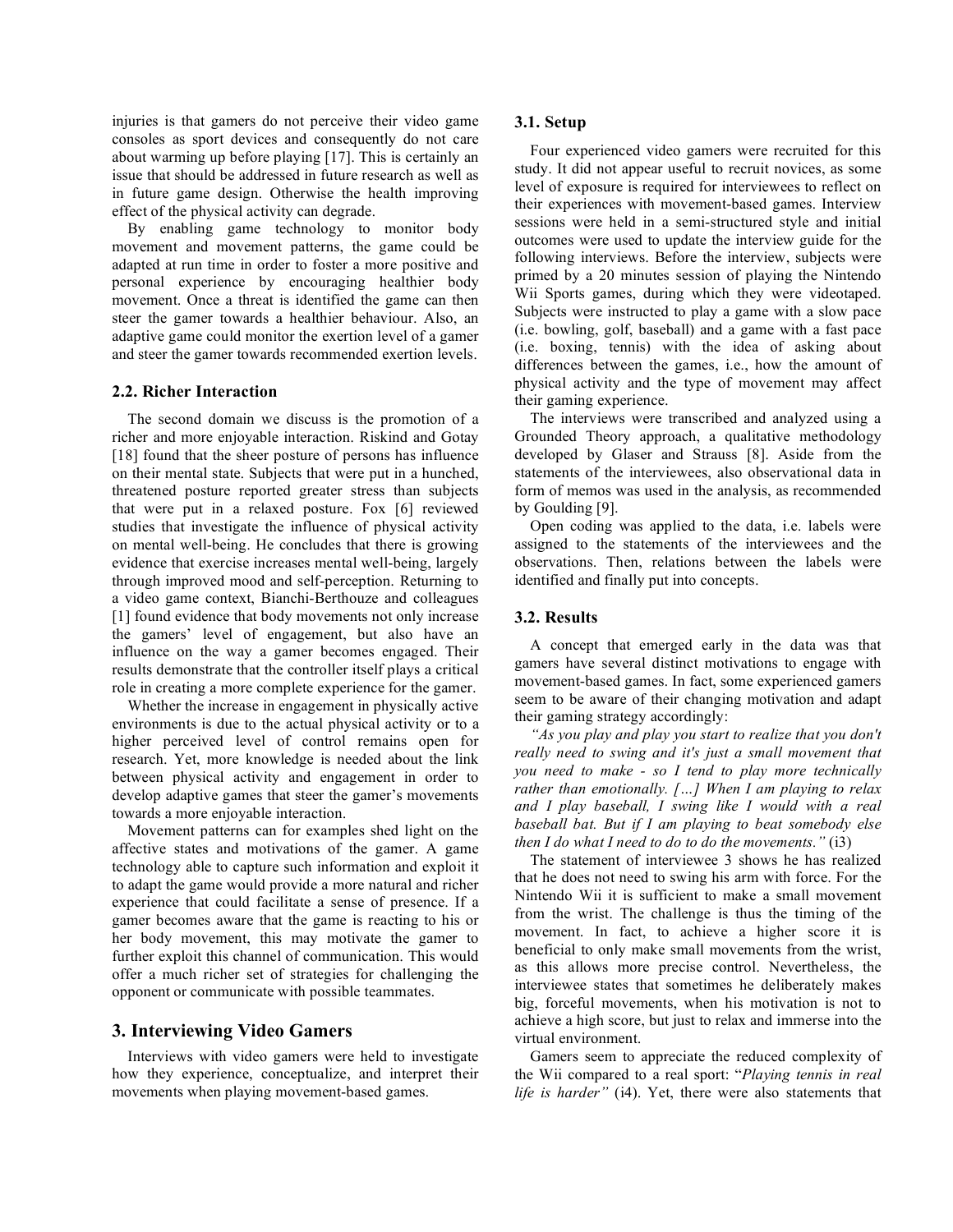Table 1: Results from Video Annotation, Motion Capture, and Observer Ratings

|                                   | <b>P01</b> | <b>P02</b> | <b>P03</b> | <b>P04</b> | <b>P05</b> | <b>P06</b> | <b>P07</b> | <b>P08</b> | <b>P09</b> | P <sub>10</sub> |
|-----------------------------------|------------|------------|------------|------------|------------|------------|------------|------------|------------|-----------------|
| <b>Video Annotation Data</b>      |            |            |            |            |            |            |            |            |            |                 |
| Number of Punches*                | 74         | 39         | 93         | 31         | 53         | 19         | 18         | 20         | 129        | 46              |
| Ratio Hit to Total Punches*       | 0.28       | 0.41       | 0.22       | 0.71       | 0.34       | 0.68       | 0.33       | 0.4        | 0.11       | 0.41            |
| Ratio Executed to Total Punches*  | 0.47       | 0.74       | 0.35       | 0.84       | 0.57       | 0.84       | 0.72       | 0.6        | 0.27       | 0.54            |
| <b>Motion Capture Data</b>        |            |            |            |            |            |            |            |            |            |                 |
| Displacement Body Root (Hip)*     | 357        | 22         | 76         | 232        | 316        | 261        | 572        | 301        | 139        | 386             |
| Angular Displacement of Elbows*   | 55637      | 6539       | 47717      | 37274      | 35786      | 9264       | 14516      | 8190       | 13296      | 15699           |
| Punch Amplitude (X-Rot., in Deg.) | 95         | 8          | 118        | 160        | 90         | 63         | 90         | 105        | 18         | 75              |
| <b>Observer Ratings</b>           |            |            |            |            |            |            |            |            |            |                 |
| Boxing Realism**                  | 2.3        | 1.2        | 2.2        | 2.4        | 2.5        | 3.6        | 3.1        | 3.8        | 1.7        | 3.7             |

accumulated over 20 seconds, sample taken from middle of gaming session

\*\* scale:  $1 (low) - 5 (high)$ 

gamers felt exhausted after playing on the Wii. Further, physical fitness was hardly mentioned by the interviewees and only as nice byproduct, but not as a motivation to engage with the game.

#### **3.3. Discussion**

We can conclude that there are two different strategies that gamers employ when playing a movement-based game and that they derive from different motivations to play in the first place. In the first case, the gamer is playing a game with the motivation to challenge his/her ability to find the best way to make points and have fun. The aim is to win and to achieve something. The related strategy is thus to maximize all efforts towards achieving a high score.

In the second case, the motivation for playing is to relax by experiencing and/or challenging their movement skills like they would do in a sport situation. Relaxation here does not refer to physical relaxation, but rather a mental relaxation that derives from immersing into the game and imagining oneself as playing the actual sport, not just a video game. Gamers that want to relax in such a game employ a different strategy. Instead of optimizing their gameplay towards achieving a high score they rather simulate the actual sport, i.e. they do the same movements as they would in the actual sport or how they think a good player would execute the movement in the real sport.

#### **4. Movement Analysis Study**

We conducted a motion capture study to investigate whether different motivations for playing and therefore deviating strategies identified from the interviews can be found back in movement patterns.

#### **4.1. Setup**

10 participants (thereof 7 males; mean age: 26 yrs, SD: 2.6) were fitted with an inertial gyroscopic motion capture suit (Gypsy 6, Animazoo, Brighton, UK) and their movements were recorded while they played the Wii Sports Boxing game for 15 minutes. To avoid biasing the participants, the experimenter left the room during this period.

In addition to the motion capture data, video recordings were made from a frontal-lateral angle and from over the shoulder of the gamer, to be able to correlate movements to game events.



Fig. 2: Setup of the Motion Capture Study; Left: Participant in Gypsy 6 Motion Capture Suit; Right: Camera Positioning

Figure 2 shows the setup of the experiment. A third measure comes from five observers that rated video clips of the participants on boxing realism. Three 10-second video clips of each participant were shown in a random order to the observers. The results from all three measures are given in Table 1.

# **4.2. Results**

A first analysis step was a visual inspection of the video footage. This revealed great differences in playing styles, i.e. differences in punch frequency, punch amplitude, and overall body movement. Roughly, three types of playing style were observed: One group of gamers only made very little extensions of the arms, while punching at a high frequency. Another group of gamers showed big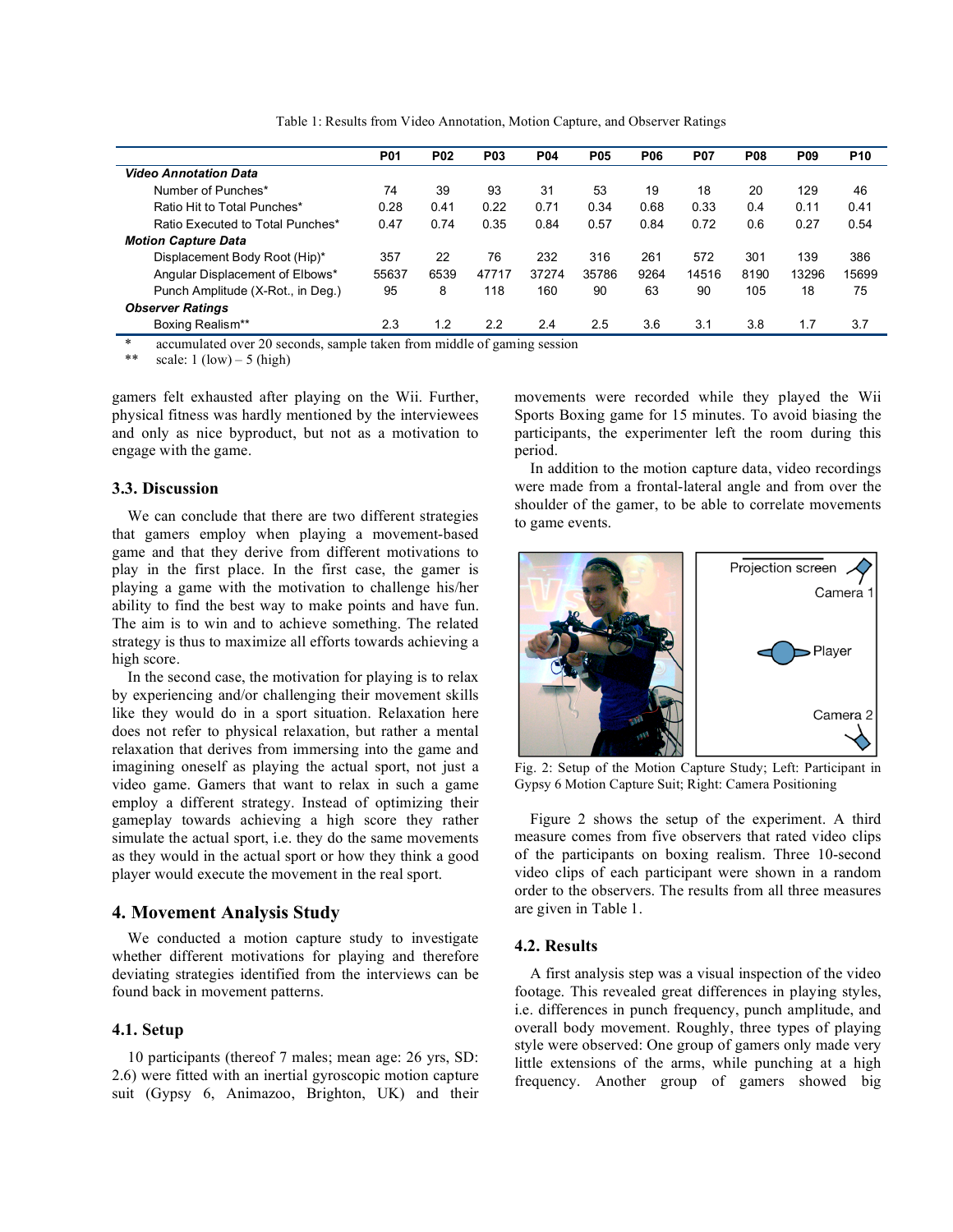extensions of the arms and also punched at a high frequency, to the extent that it appeared they were over pacing themselves. In both groups it appeared that the gamers' behaviour was almost independent of game events, i.e. they showed only little defensive behaviour, even when their avatar was hit repeatedly.

The third group appeared to box realistically, i.e. with big arm extensions, a low to medium frequency of punches and reacting to game events.

In a next step we quantified the features that were deemed important during the visual inspection. The punch frequency was measured for each participant by annotating a short segment of the video recordings.

Figure 3 shows a representation of the punch frequency distinguishing between when a gamer punches but the Wii does not execute the punch in the game, when a gamer punches but misses the opponent ("executed + missed"), and when a gamer punches and hits the opponent ("executed  $+$  hit"). The Wii does not execute a punch e.g. when a punch is too soft or when a gamer punches while the avatar is still in the process of executing a previous punch or is recovering from being hit.

Aside from total punches, Table 1 also shows the ratio of punches that actually hit the opponent and the ratio of punches that are executed.

From the numerical data of the motion capture suit we obtained the total movement of the gamers, as the displacement of the body core over a period of 20 seconds. Another measure is the angular displacement of the elbows. This is an accumulation of the angular displacement (in arc degrees) of both elbows combined over a period of 20 seconds. Also, we obtained the average punch amplitude for each participant. Table 1 shows the punch amplitude for the X-Rotation, i.e. the extension of the arm in a forward direction. Figure 4 gives an example for a rotation around the X-Axis.

When plotting the observers' ratings of how much they thought the gamers are really boxing against the angular displacement of the elbows, we can easily identify three clusters that correspond to the playing styles that were mentioned above. Figure 5 shows that plot and in addition the average punch amplitude as bubble size.

The first cluster (P02, P09) only gets a low realism rating and is further characterized by low amounts of angular displacements and punch amplitudes. The second cluster (P01, P03, P04, P05) receives medium realism ratings, high angular displacements levels and big punch amplitudes. The group with the highest realism ratings (P06, P07, P08, P10) only shows low amounts of angular displacements. Yet, if we look at the size of the bubbles, we see that they show medium to large punch amplitudes. When looking at the video footage one can indeed observe that these gamers react to events that happen in the game, i.e. they wait for a good moment to punch the opponent and they also take a defensive stance while waiting.





Fig. 4: Example of the punch amplitude for X-Rotation of the arms: A resting angle of 90° (left) and an extension angle of 140° (right) result in a punch amplitude of 50°



Fig. 5: Observer Ratings of Boxing Realism (X-Axis; Scale 1-5) vs. Angular Displacement of the Elbows (Y-Axis; accumulated over 20 seconds) vs. Average Punch Amplitude (Bubble Size; Size of X-Rotation, i.e. rotation in forward direction)

#### **4.3. Discussion**

In the interview study, we identified two motivations with which gamers approach the Wii Sports games: "Achieving" and "Relaxing". Also, corresponding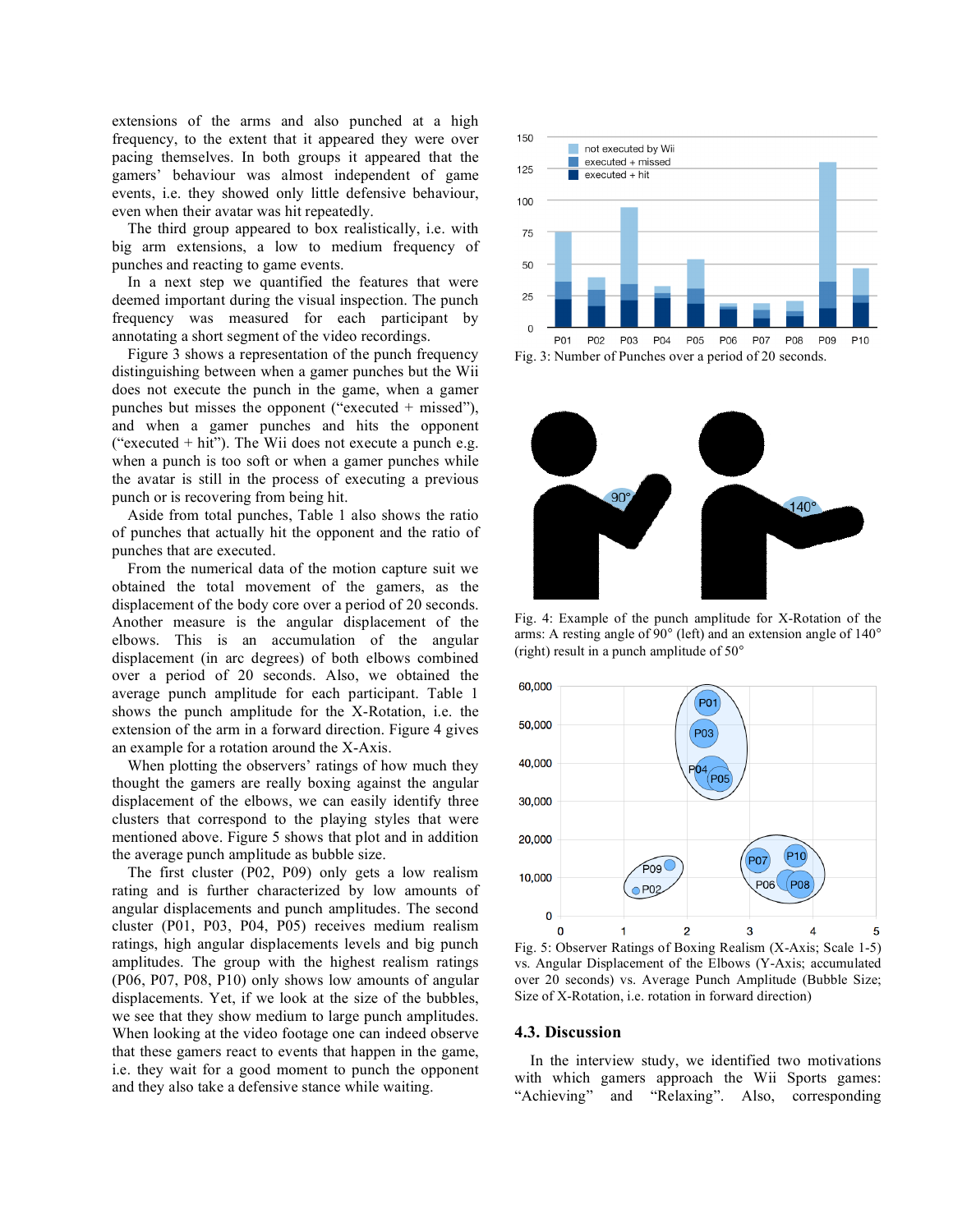strategies were identified: "Game" and "Simulation". In the movement analysis study we found three patterns, i.e. the clusters shown in Figure 5: One pattern corresponds to "Simulation", while we have to differentiate for "Game". Here, there appear to be two different patterns.

The first pattern can be described as "game with a low intensity", i.e. gamers show only little physical engagement. The body core remains stationary and there are only very small arm extensions. Yet, they show a high punch frequency. Apparently these gamers have learned that for the Nintendo Wii the punch amplitude is irrelevant and that a short impulse is enough to perform a punch. The high punch frequency leads to a good performance in terms of total hits, even if many punches do not hit or are not executed at all. Still, the level of physical activity remains low and on the video recordings they do not appear to be emotionally engaged and almost look bored.

The second pattern can be described as "game with high intensity". These gamers are quite active, i.e. they move around and show high arm extensions and punch amplitudes. The punch frequency varies from medium to high.

The pattern "simulation" is characterized by gamers that observe the action on the screen and react to it. They have a lower number of punches as they wait their turn and do not punch blindly. On the other hand they show big arm extensions, as is done in real boxing, which they simulate.

Figure 6 gives an overview of the motivations, strategies, and movement patterns that were identified for video gamers playing Wii Boxing.



Fig. 6: Motivations, Strategies, and Movement Patterns of Video Gamers Playing Nintendo Wii Boxing

The following features appear thus important for identifying the gamer's movement behaviour. The average punch amplitude gives a good indicator to distinguish between the low intensity pattern of "Game" and the pattern "Simulation". Yet, it seems not sufficient to distinguish the high intensity pattern of "Game" from "Simulation". For this, the angular displacement of the elbows appears suited (see Figure 5).

# **5. Conclusions**

The aim of this paper was to identify playing styles and corresponding movement patterns for gamers of physically active games, in this case the boxing game of the Nintendo Wii Sports games.

We identified two motivations with which gamers approach the Wii Boxing game ("Achieving" and "Relaxing") and two related strategies they employ ("Game" and "Simulation"). In the first one ("Game") gamers are aiming for a high score and to achieve this reduce their movements to what is necessary. This can result in two different movement patterns, one with low punch amplitude and corresponding low physical intensity and one with a high punch amplitude and high physical intensity. In common for both patterns is that gamers punch at a high frequency and neglect events in the gameplay like their avatar being hit.

Gamers that want to relax and to immerse into the game use a different strategy, which we call "Simulation". In the corresponding movement pattern they appear to imitate real-life boxing, i.e. they observe the opponent, try to block its punches and wait for good opportunities to attack.

The significance of the findings reported in this paper must be qualified by the rather small size of the pool of subjects. Still, our results identify trends and can help reduce the complexity of information that we obtain from movement data.

In a next step, the features that we identified here should be validated in a quantitative study. Also, other game scenarios should be investigated.

Reports from the interview study lead us to speculate of changes of the gamers' behaviour as they gain expertise in a game. We also found that a gamer can approach a game with changing moods and motivations. A longitudinal study could investigate how motivations and movement patterns change over time and exposure.

Another aspect of this new type of physically active games is a social one. From our interviews we learned that for this type of game, gamers appear to meet with friends to play, as a sort of social event. Interviewees reported of a preference to play in a social setting. We did not consider social aspects in this study, but they should be addressed in future research.

As in all game research, a further critical issue is the artificial setting of laboratory studies. This makes it hard to get a good and reliable measure for the gamers' experience. The use of a motion capture suit in this study was also quite intrusive and potentially influences the gamers' experience. The identification of relevant features should limit the amount of necessary technology to record movement of the gamer and help towards designing future studies into a more natural setting.

All this should enable us to inform the design of user-